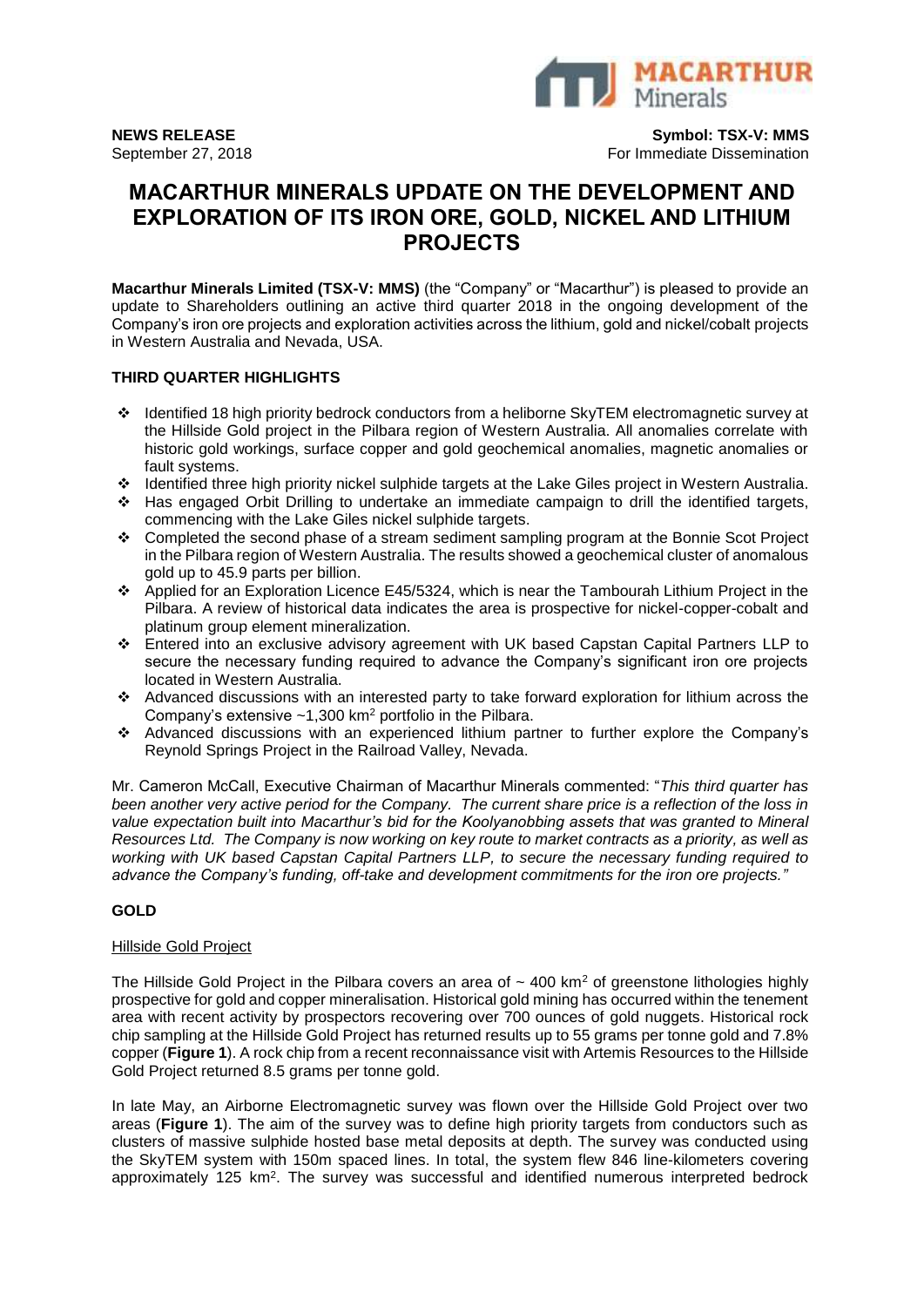

conductors including isolated discrete bedrock conductors that correlate with historical gold workings, magnetic anomalies and fault systems.

Data was processed by Newexco Services Pty Ltd's ("Newexco") geophysicists, with the objective of identifying anomalies that may be sourced by confined bedrock conductors such as massive sulphide accumulations. All observed anomalies were ranked against multiple criteria with a total of 18 anomalies considered to be high priority for follow-up in the field and consideration as a drill target.

The SkyTEM survey has identified multiple outstanding anomalies that require follow-up exploration in the field. Geological mapping and geochemical sampling will be undertaken across these target areas, followed by drilling of select targets.

#### Panorama and Bonnie Scot Gold Projects

As previously announced, Artemis is to earn-in up to 80% interest in the Panorama Project, located in the Pilbara region of Western Australia. The project consists of two tenements E45/4779 and E45/4732 covering a total of 265 km<sup>2</sup>. The Panorama Project sits adjacent to Macarthur's Bonnie Scot Project on tenement E45/4764. GSWA geological mapping shows extensive outcrops of Mt Roe Basalts and Hardey Formation across both projects which are prospective for conglomerate hosted gold (**Figure 2**).

The Company has completed the second phase of a stream sediment sampling program at the Bonnie Scot Project. The Phase 2 survey collected a further 53 stream sediment samples across the north western area of the tenement and included follow-up sampling near the previously identified gold anomaly.

Samples were submitted for multi-element analysis with results revealing anomalous gold in close proximity to the previously identified gold anomaly. The original anomaly was known from a cluster of eight samples recorded over a radius of approximately 40m. The current program extends the anomalous zone by approximately 300m to the south and west with gold assays up to 113 ppb (**Figure 2**).

This area in the north west of the tenement was previously considered prospective for gold from a historical rock chip sampling program with values recorded up to 3.5 g/t Au. The stream sediment results from both programs support this view and warrant further exploration. The Company is currently preparing a program to map the geology across the identified anomaly.

## **NICKEL AND COBALT**

## Lake Giles

Exploration for nickel, cobalt and other priority sulphide minerals was advanced at Lake Giles in the Yilgarn region (as announced on March 5, 2018). Detailed ground geophysical surveys comprising Moving Loop Electromagnetic ("MLEM") and Fixed-Loop Electromagnetic ("FLEM") was completed across three prospect areas: Moonshine, Snark and Clark Hill. The program targeted areas where elevated nickel has been identified in surface geochemical sampling and intersected by drilling.

Interpretation of data was undertaken by geophysicists from Newexco, who are experts in the application of geophysical surveys for the discovery of nickel sulphide deposits. The interpretation was undertaken on the basis of detecting bedrock conductors consistent with accumulations of massive sulphides. The prominent conductor at Moonshine has been defined as a priority sulphide target that the Company has immediate plans to drill. A drilling target has also been defined for the conductor identified at the Snark prospects.

Conductors MC01 at Moonshine and SC01 at Snark are considered high priority targets and will be tested by drilling. Newexco has planned two drill holes to intersect the conductors at the point where they display a high EM response (**Figures 3 & 4**).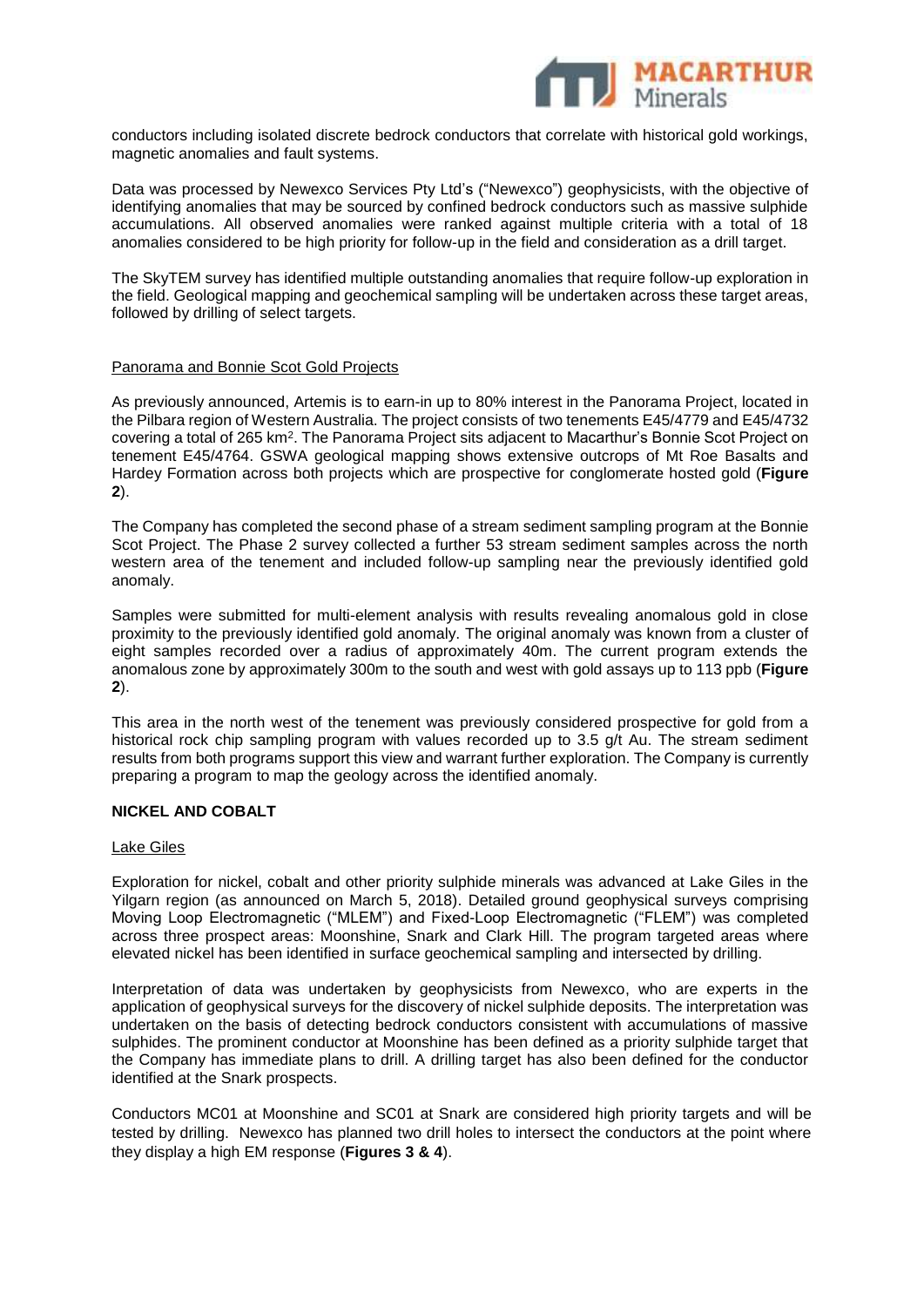

An initial program of two holes drilled to a depth of 200m will be commenced upon receipt of drilling permits.

#### Tambina

The Company applied for an additional Exploration Licence E45/5324, which is near its Tambourah Lithium Project in the Pilbara Region of Western Australia. A review of historical data indicates the area is prospective for nickel-copper-cobalt and platinum group element mineralization.

## **IRON ORE**

Macarthur holds Mining Leases over two advanced projects; the Ularring Hematite Project and the Moonshine Magnetite Project. The Company also holds the exploration license application for the Treppo Grande iron ore project.

The Company has been reviewing its iron ore projects in light of the emergence of rail and port capacity through to the Port of Esperance and the cessation of mining at Cleveland-Cliffs Inc's Asia Pacific Iron Ore Koolyanobbing projects. Mineral Resources Limited has since acquired the Koolyanobbing iron ore operation and have commenced a ramp up of operations to mine up to 6Mtpa to be shipped through the Port of Esperance. This now opens up available rail and port capacity to third parties.

Macarthur has entered into an exclusive advisory agreement with UK based Capstan Capital Partners LLP ("Capstan") to secure the necessary funding required to advance the Company's significant iron ore projects located in Western Australia.

Capstan is an independent investment banking firm headquartered in London. The firm has extensive network and unique access to specialist investors across the entire capital structure. Capstan's institutional business partner is one of Europe's leading private banks.

#### **LITHIUM**

#### Western Australia

Macarthur's ~1,300km<sup>2</sup> lithium portfolio in the Pilbara has now had all Exploration Licences granted and the Company has been been advancing discussions with potential partners to further the geological investigation of these tenements.

#### Reynolds Springs Project, Nevada USA

In March 2018, Macarthur applied for water rights over these claim areas and the Company is waiting on allocation. Macarthur has since been continuing this process.

#### **QUALIFIED PERSONS**

Mr Andrew Hawker, a member of the Australian Institute of Geoscientists, is a full-time employee of Hawker Geological Services Pty Ltd and is a Qualified Person as defined in National Instrument 43- 101. Mr Hawker has reviewed and approved the technical information, expect that of the Reynolds Springs Project contained in this news release.

## **ABOUT MACARTHUR MINERALS LIMITED (TSX-V: MMS)**

Macarthur Minerals Limited is an exploration company that is focused on identifying high grade gold, nickel, cobalt and lithium. Macarthur Minerals has significant gold, lithium, nickel, cobalt and iron ore exploration interests in Australia. Macarthur Minerals has three iron ore projects in Western Australia; the Ularring hematite project, the Moonshine magnetite project and the Treppo Grande iron ore project. In addition, Macarthur Minerals has significant lithium brine interests in the Railroad Valley, Nevada, USA.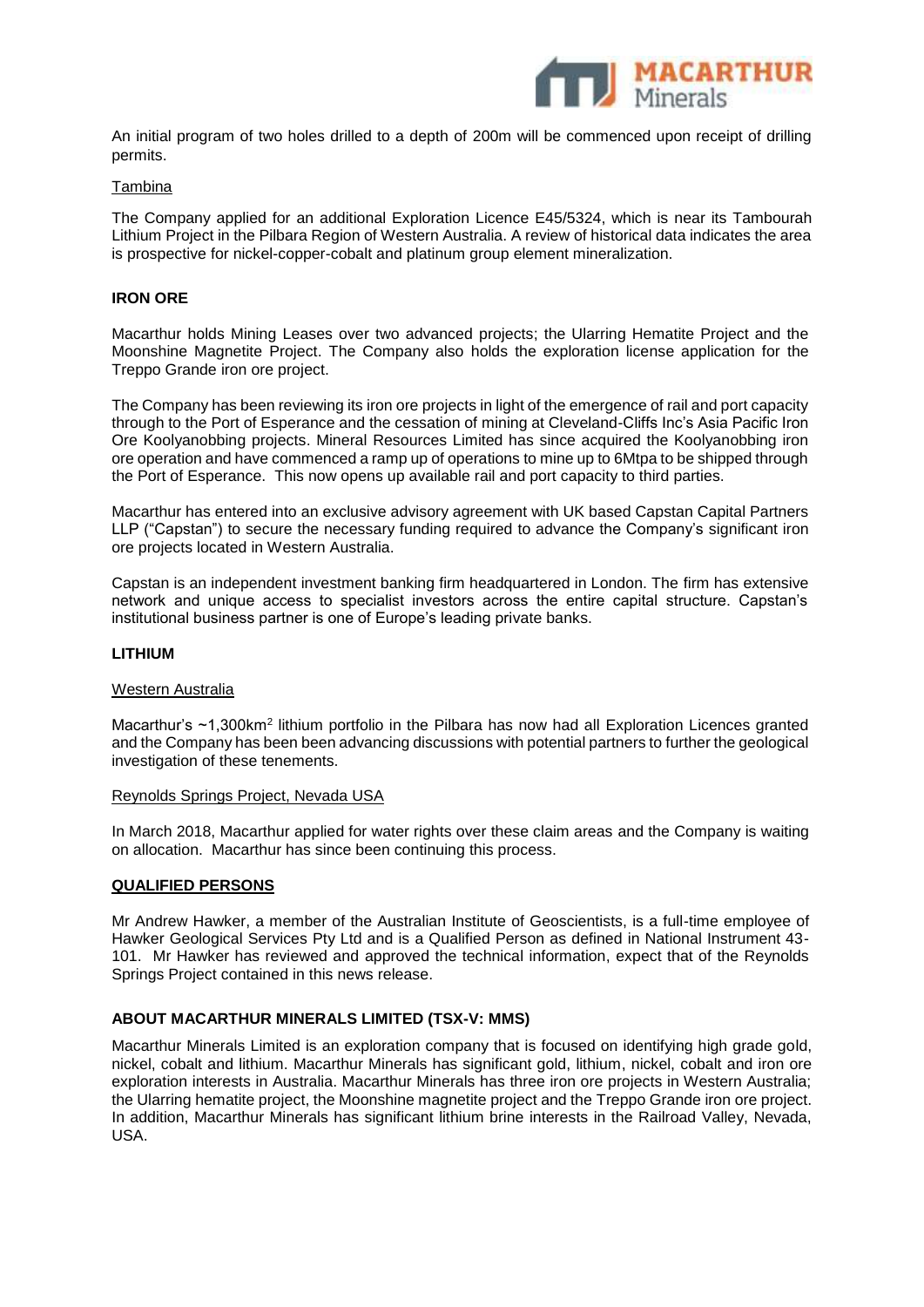

On behalf of the Board of Directors, **MACARTHUR MINERALS LIMITED**

"*Cameron McCall*" Cameron McCall, Executive Chairman **Company Contact:** 

Joe Phillips, CEO and Director [jphillips@macarthurminerals.com](mailto:jphillips@macarthurminerals.com) Tel: +61 448899247

[www.macarthurminerals.com](http://www.macarthurminerals.com/)

# **THIS NEWS RELEASE IS NOT FOR DISTRIBUTION TO UNITED STATES SERVICES OR FOR DISSEMINATION IN THE UNITED STATES**

NEITHER TSX VENTURE EXCHANGE NOR ITS REGULATION SERVICES PROVIDER (AS THAT TERM IS DEFINED IN THE POLICIES OF THE TSX VENTURE EXCHANGE) ACCEPTS RESPONSIBILITY FOR THE ADEQUACY OR ACCURACY OF THIS RELEASE.

## **Caution Regarding Forward Looking Statements**

Certain of the statements made and information contained in this press release may constitute forwardlooking information and forward-looking statements (collectively, "forward-looking statements") within the meaning of applicable securities laws. The forward-looking statements in this press release reflect the current expectations, assumptions or beliefs of the Company based upon information currently available to the Company. With respect to forward-looking statements contained in this press release, assumptions have been made regarding, among other things, the timely receipt of required approvals, the reliability of information, including historical mineral resource or mineral reserve estimates, prepared and/or published by third parties that are referenced in this press release or was otherwise relied upon by the Company in preparing this press release. Although the Company believes the expectations expressed in such forward-looking statements are based on reasonable assumptions, such statements are not guarantees of future performance and no assurance can be given that these expectations will prove to be correct as actual results or developments may differ materially from those projected in the forward-looking statements. Factors that could cause actual results to differ materially from those in forward-looking statements include fluctuations in exchange rates and certain commodity prices, uncertainties related to mineral title in the project, unforeseen technology changes that results in a reduction in iron ore demand or substitution by other metals or materials, the discovery of new large low cost deposits of iron ore, uncertainty in successfully returning the project into full operation, and the general level of global economic activity. Readers are cautioned not to place undue reliance on forwardlooking statements due to the inherent uncertainty thereof. Such statements relate to future events and expectations and, as such, involve known and unknown risks and uncertainties. The forward-looking statements contained in this press release are made as of the date of this press release and except as may otherwise be required pursuant to applicable laws, the Company does not assume any obligation to update or revise these forward-looking statements, whether as a result of new information, future events or otherwise.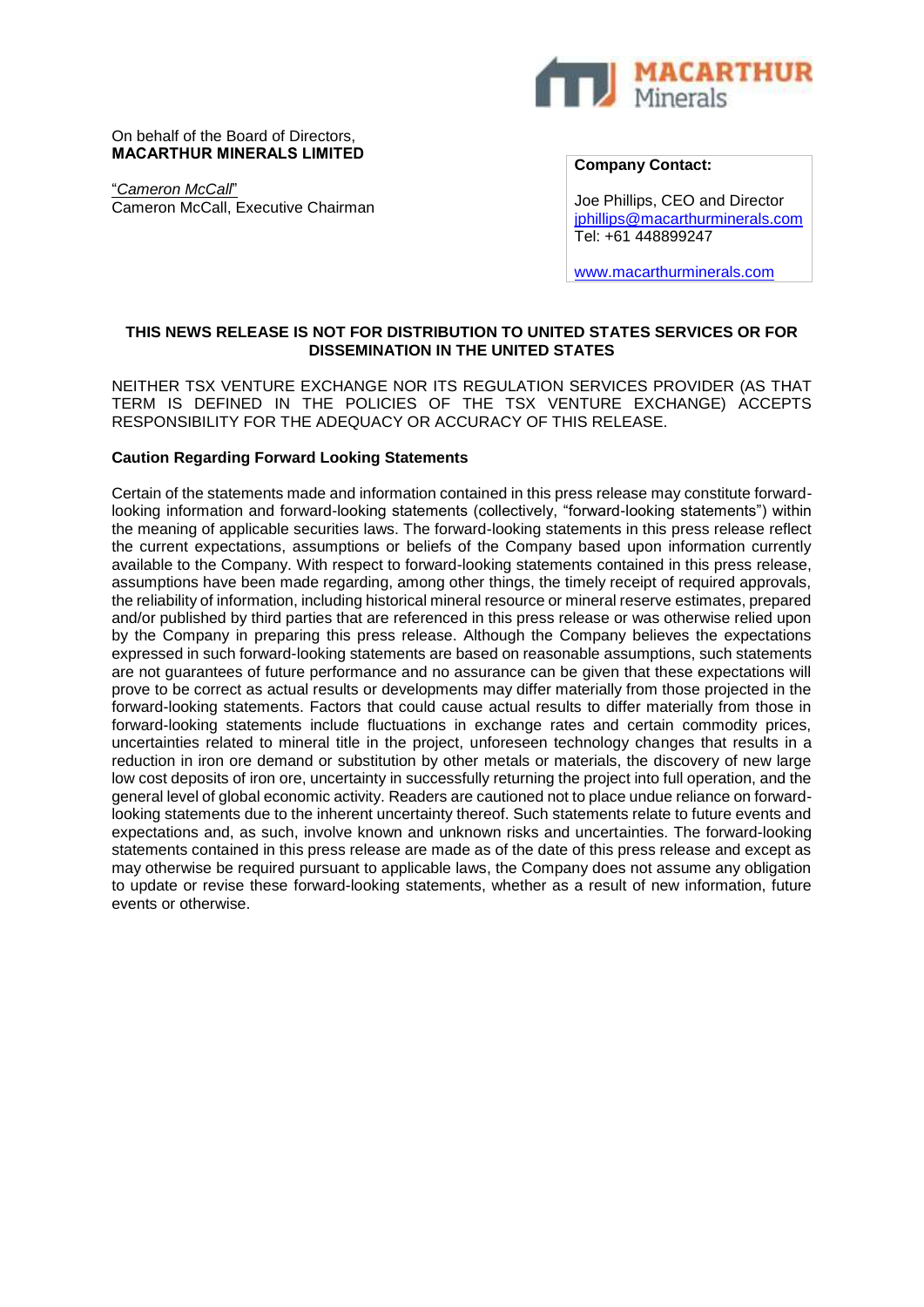



Figure 1. Hillside SkyTEM survey flown at 150 m line spacing showing conductors and geochemical anomalies.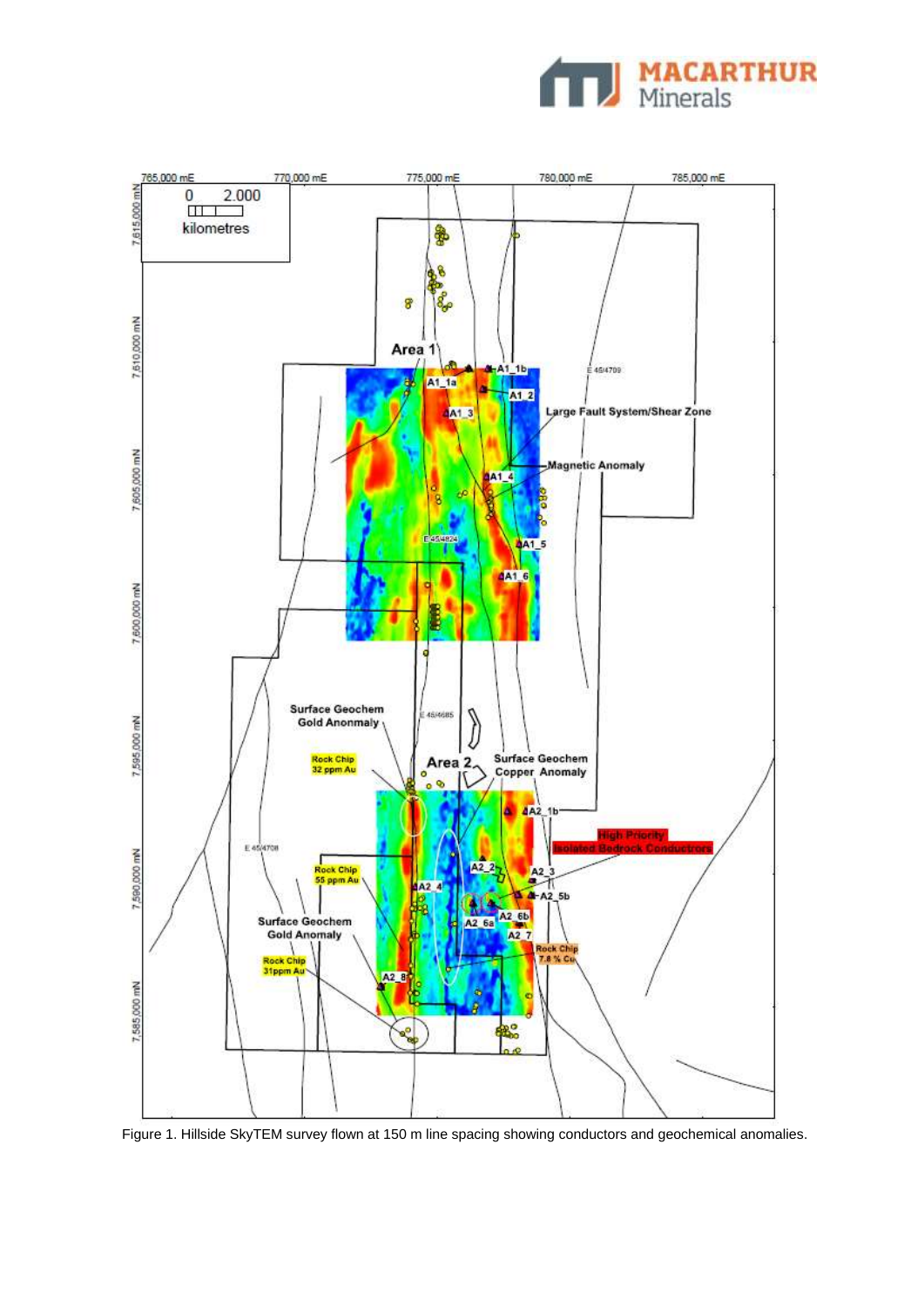



Figure 2. Stream sediment sampling at the Bonnie Scot project E45/4764.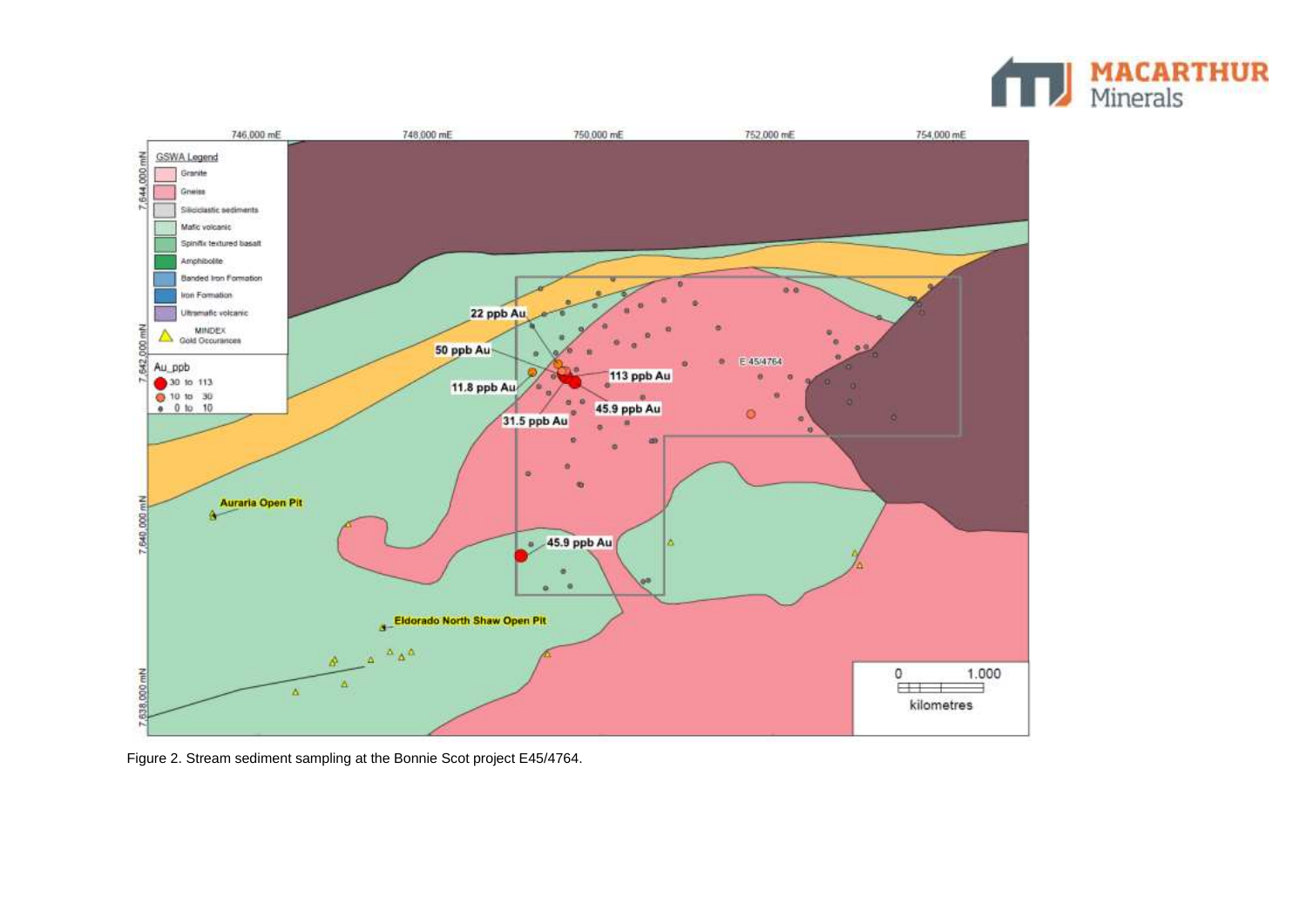



Figure 3. MLEM survey at Moonshine showing modelled conductors. Background image shows magnetic anomalies. Planned drill hole MC02\_DH location.